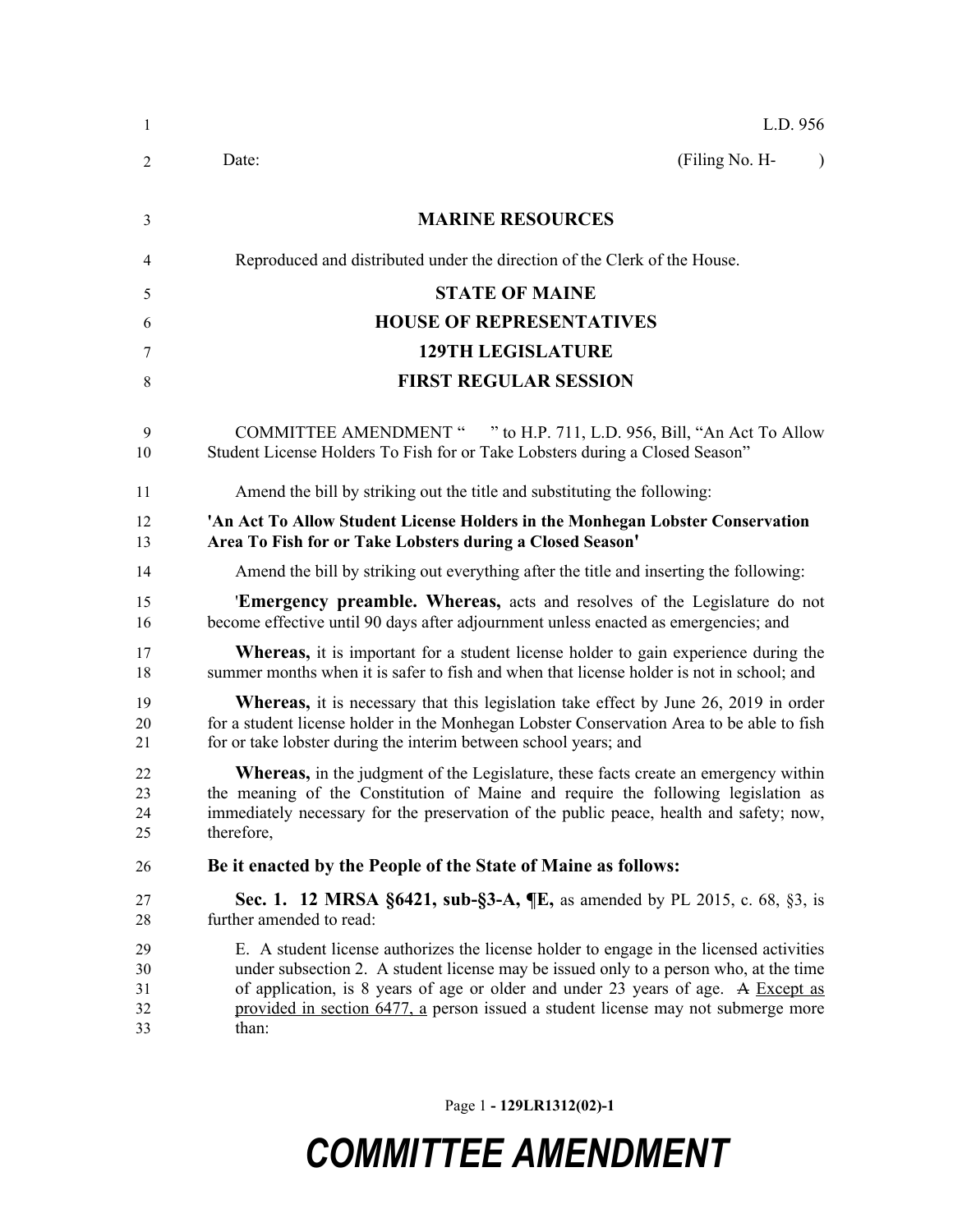|                | COMMITTEE AMENDMENT " " to H.P. 711, L.D. 956                                                  |
|----------------|------------------------------------------------------------------------------------------------|
| 1              | (1) Ten lobster traps in the coastal waters of the State if the person is 8 years of           |
| $\overline{2}$ | age or older and under 11 years of age;                                                        |
| 3              | (2) Fifty lobster traps in the coastal waters of the State if the person is 11 years           |
| 4              | of age or older and under 14 years of age; or                                                  |
| 5              | (3) One hundred and fifty lobster traps in the coastal waters of the State if the              |
| 6              | person is 14 years of age or older and under 23 years of age.                                  |
| 7              | A person issued a student license is enrolled in the apprentice program under section          |
| 8              | 6422. When applying for a license the person must designate a sponsor and may                  |
| 9              | designate up to 3 sponsors. For the purposes of this paragraph, "sponsor" means a              |
| 10             | person who holds a Class I, Class II or Class III lobster and crab fishing license             |
| 11             | issued under this section.                                                                     |
| 12             | Sec. 2. 12 MRSA §6472, sub-§1, as amended by PL 2007, c. 219, §2, is further                   |
| 13             | amended to read:                                                                               |
| 14             | <b>1.</b> Closed season. It Except as provided in section $6477$ , it is unlawful for a person |
| 15             | to fish for or take lobsters in the Monhegan Lobster Conservation Area from June 26th to       |
| 16             | August 31st September 30th, both days inclusive, and on any day not included in the            |
| 17             | open season established by the commissioner under subsection 2.                                |
| 18             | <b>Sec. 3. 12 MRSA §6477, as enacted by PL 1997, c. 574, §4, is repealed and the</b>           |
| 19             | following enacted in its place:                                                                |
| 20             | §6477. Student license holder                                                                  |
| 21             | <b>1. Trap tags.</b> Notwithstanding section 6474, a person issued a student license under     |
| 22             | section 6421 may not be issued by the commissioner more than:                                  |
| 23             | A. Ten Monhegan Lobster Conservation Area trap tags in the Monhegan Lobster                    |
| 24             | Conservation Area if the person is 8 years of age or older and under 11 years of age.          |
| 25             | B. Twenty-five Monhegan Lobster Conservation Area trap tags in the Monhegan                    |
| 26             | Lobster Conservation Area if the person is 11 years of age or older and under 14               |
| 27             | years of age; or                                                                               |
| 28             | C. Fifty Monhegan Lobster Conservation Area trap tags in the Monhegan Lobster                  |
| 29             | Conservation Area if the person is 14 years of age or older and under 23 years of age.         |
| 30             | The license holder must tend the tagged traps from a vessel operated by a person               |
| 31             | registered under section 6474. The student license holder must be present when that            |
| 32             | license holder's lobster traps are tended. A student license holder shall certify on forms     |
| 33             | supplied by the commissioner that a person registered under section 6474 authorizes the        |
| 34             | student license holder to fish for or take lobsters from that person's vessel.                 |
| 35             | 2. Student fishing during the closed season. Notwithstanding section 6472,                     |
| 36             | subsection 1, a person with a student license issued pursuant to section 6421 who is           |
| 37             | issued trap tags pursuant to this section is authorized to fish for or take lobsters in the    |
| 38             | Monhegan Lobster Conservation Area during the closed season if that closed season              |
| 39             | occurs during an interim between school years.                                                 |

Page 2 **- 129LR1312(02)-1**

## *COMMITTEE AMENDMENT*